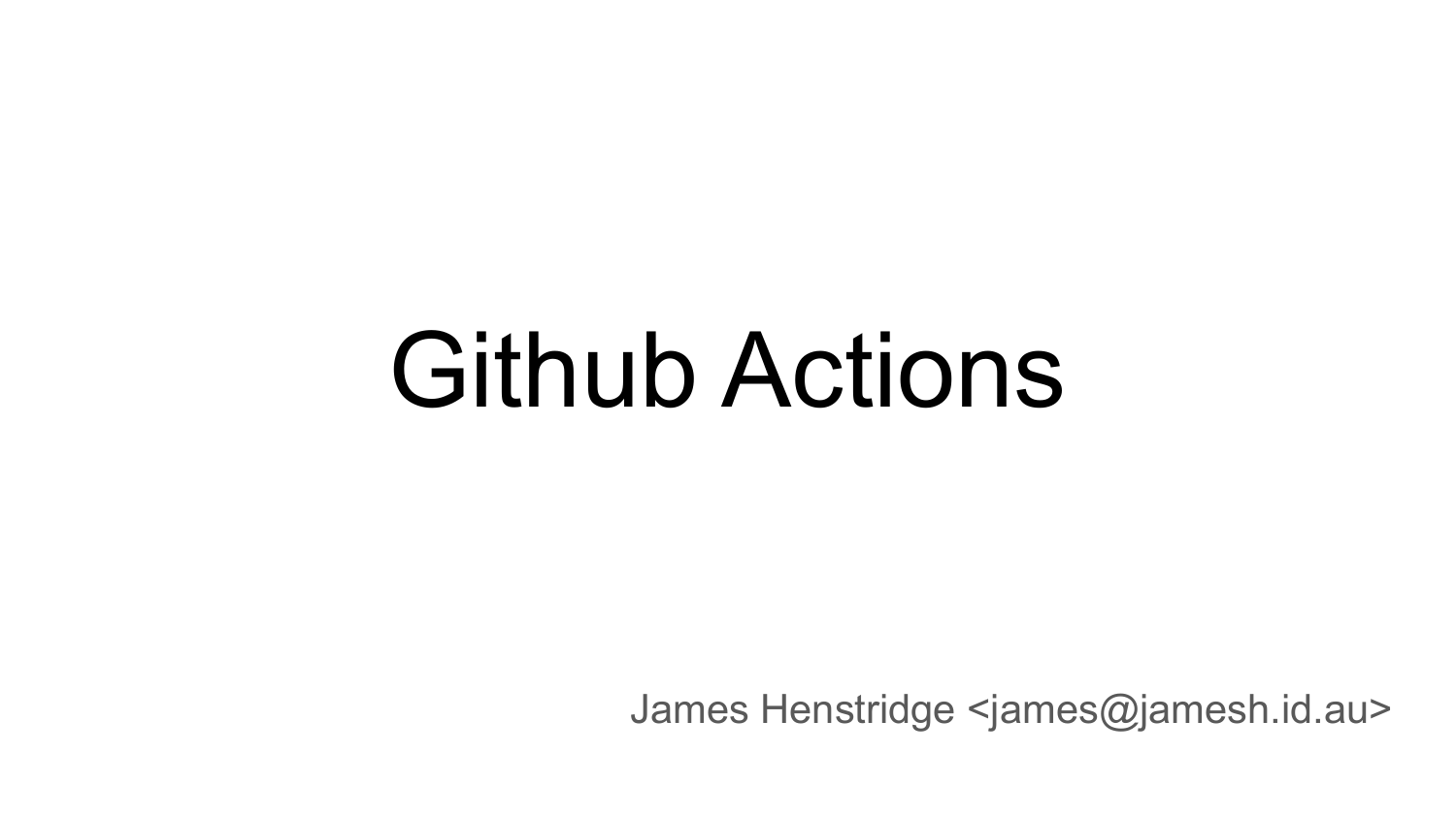#### Github Actions

Yet another continuous integration system for projects hosted on Github

This time from Github itself

Free for Open Source projects, and a free tier for private projects

Hosted x86 runners for Linux, Windows, and MacOS

Can provide your own runners for additional platform support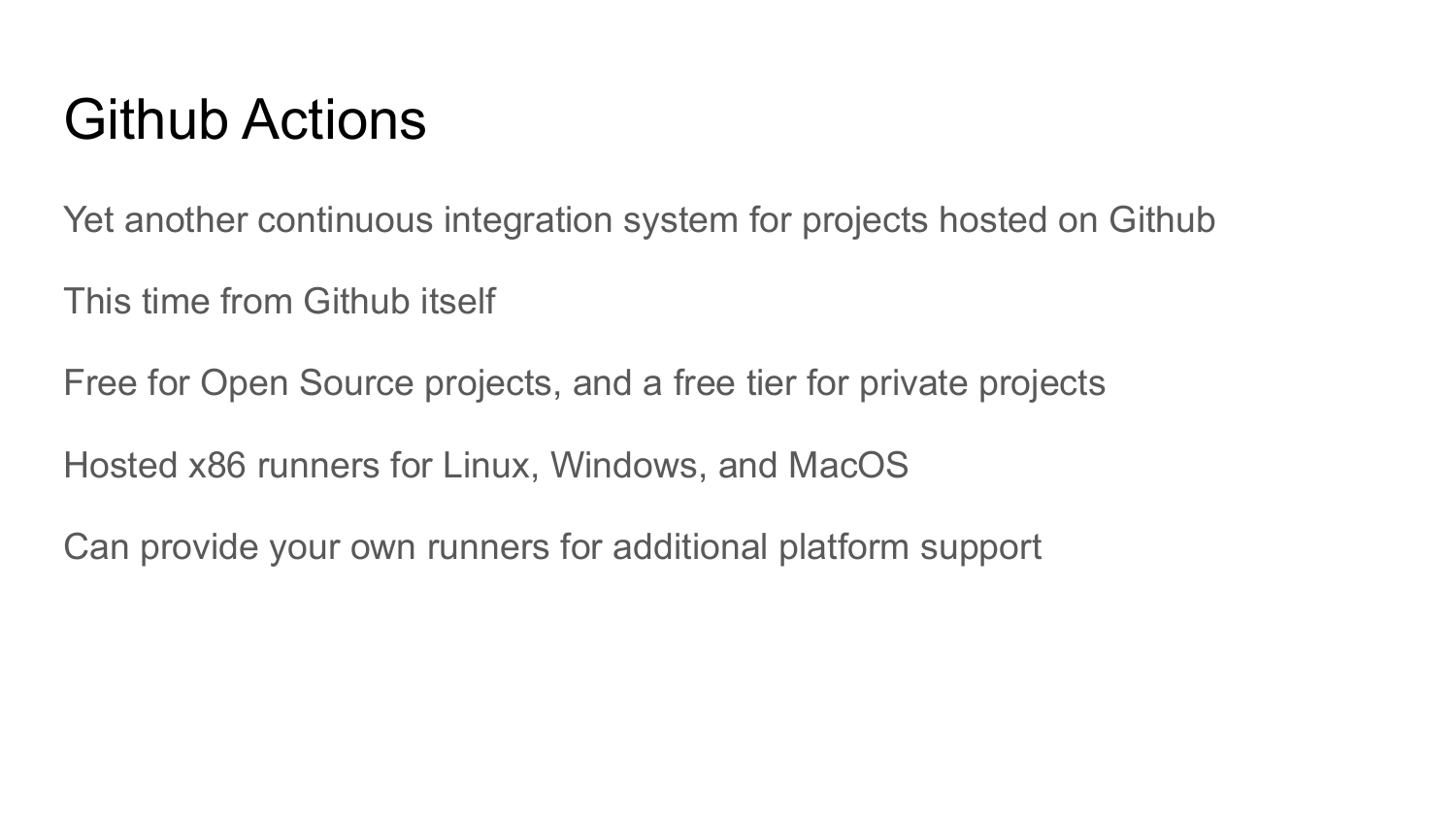## **Workflows**

A project can have one or more workflows

YAML files stored in the ./.github/workflows directory of the repository

Consist of one or more events to trigger the workflow, and one or more jobs to run in response.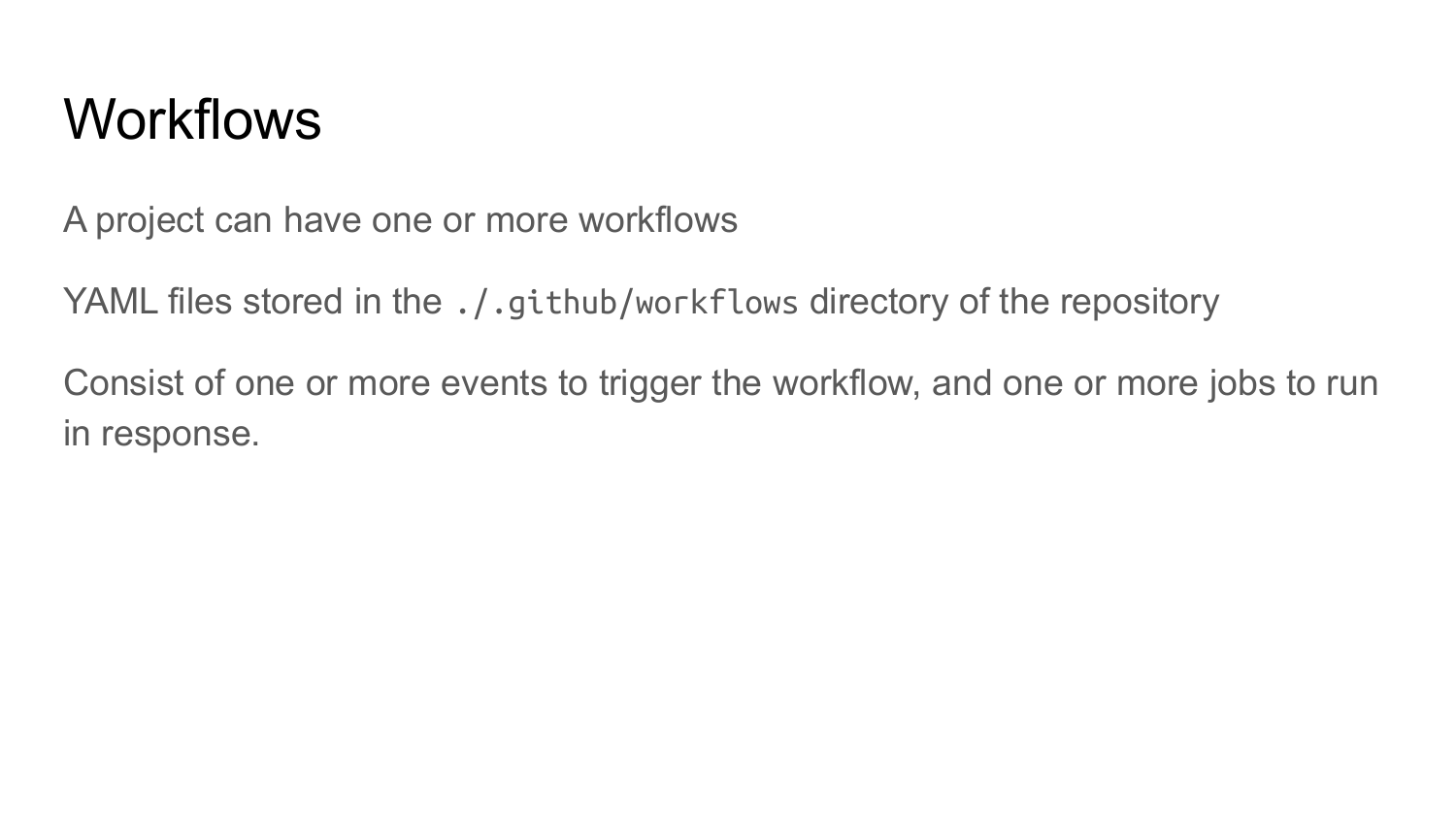# Trigger events

Workflows are triggered by any of Github's web hook events. To run a workflow on code check-ins and pull requests, you might use:

```
on:
push:
  branches: ["master"]
pull_request:
```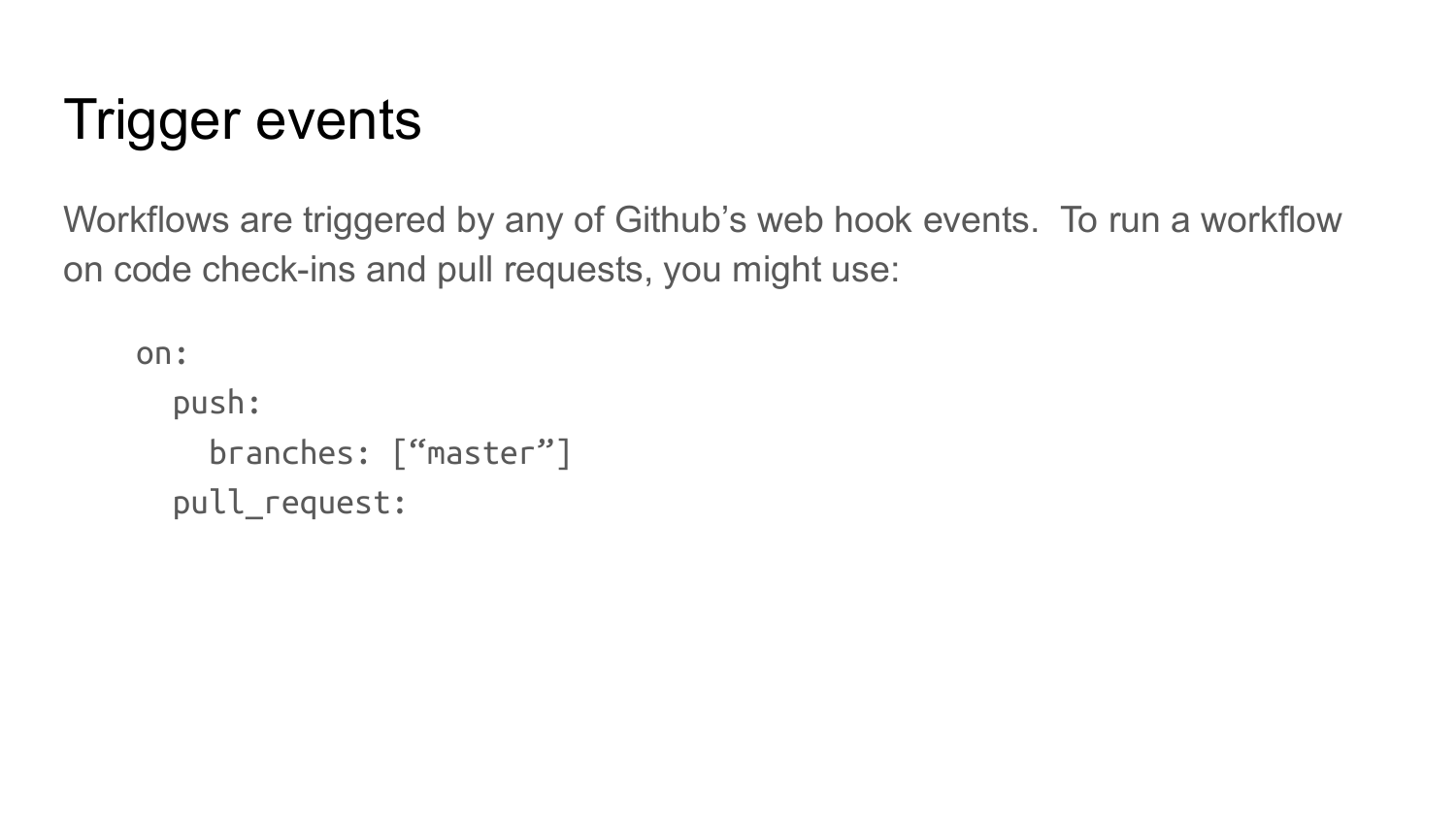# **Triggers**

- Pushing to a branch
- Creating a tag
- Creating or updating a pull request
- Creating or updating a bug report
- Manipulating "project" cards (Github's kanban/trello-like feature)
- Cron-style scheduled workflows
- External triggering via a webhook

Other events are documented here:

<https://docs.github.com/en/actions/reference/events-that-trigger-workflows>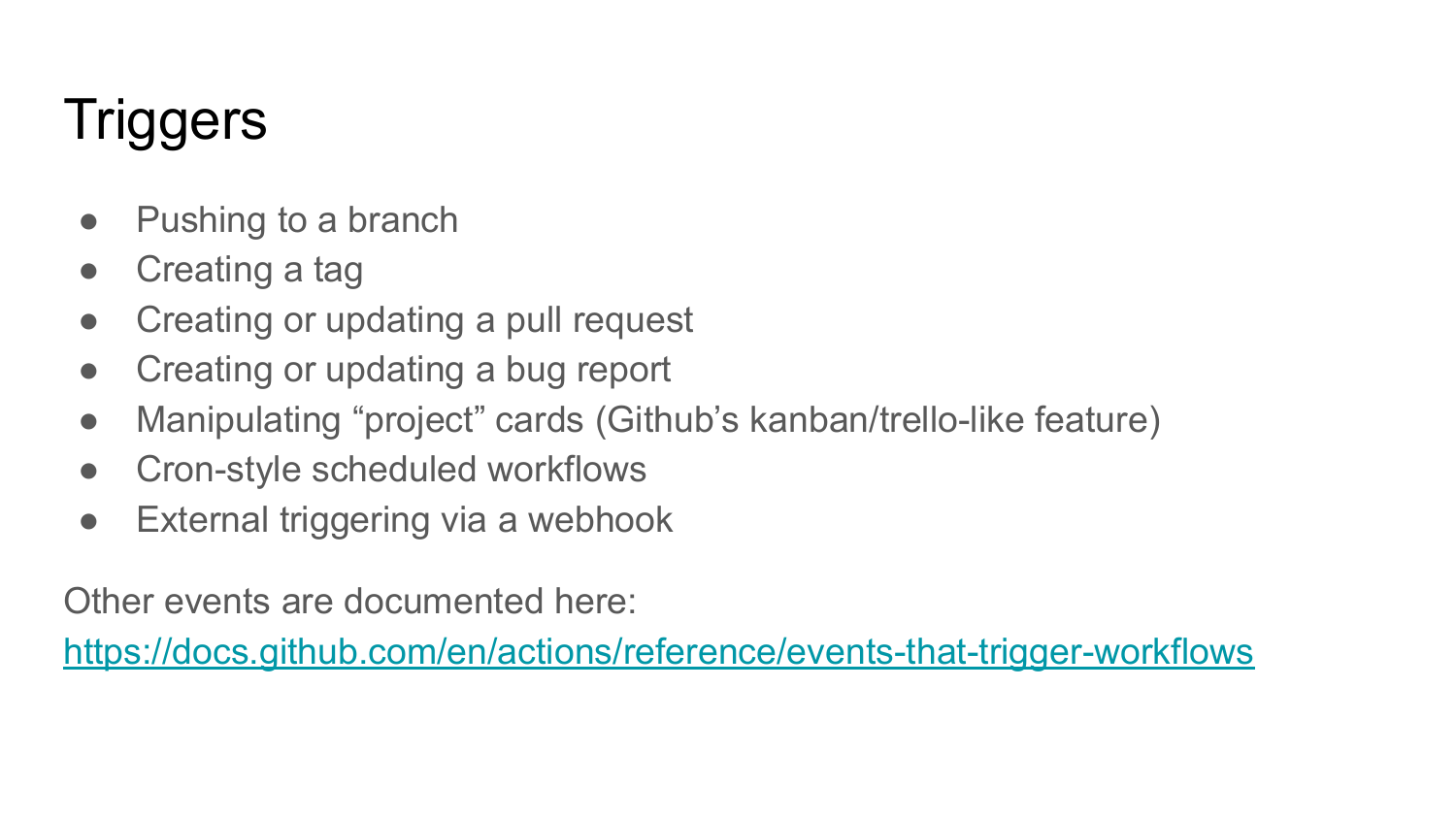#### Jobs

Each job represents work performed on an independent VM.

- Linux (Ubuntu), Windows, MacOS

Linux jobs can run in a Docker container for non-Ubuntu environments.

Jobs run in parallel by default, but you can be ordered via dependencies

A matrix feature allows parameterised jobs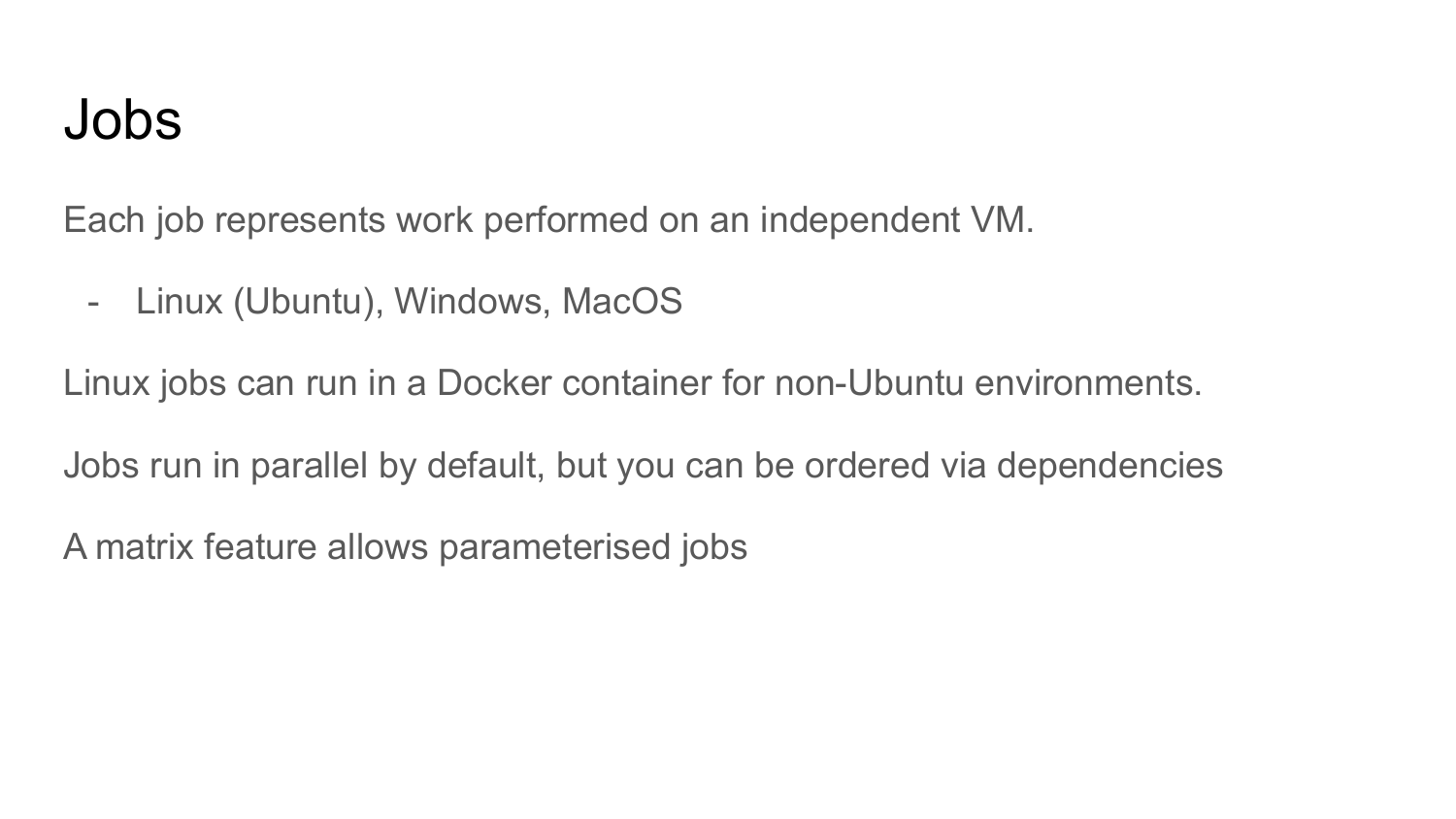# Example job

jobs:

tests:

name: Run tests

runs-on: ubuntu-latest

steps:

- uses: actions/checkout@v1

- run: |

make

make check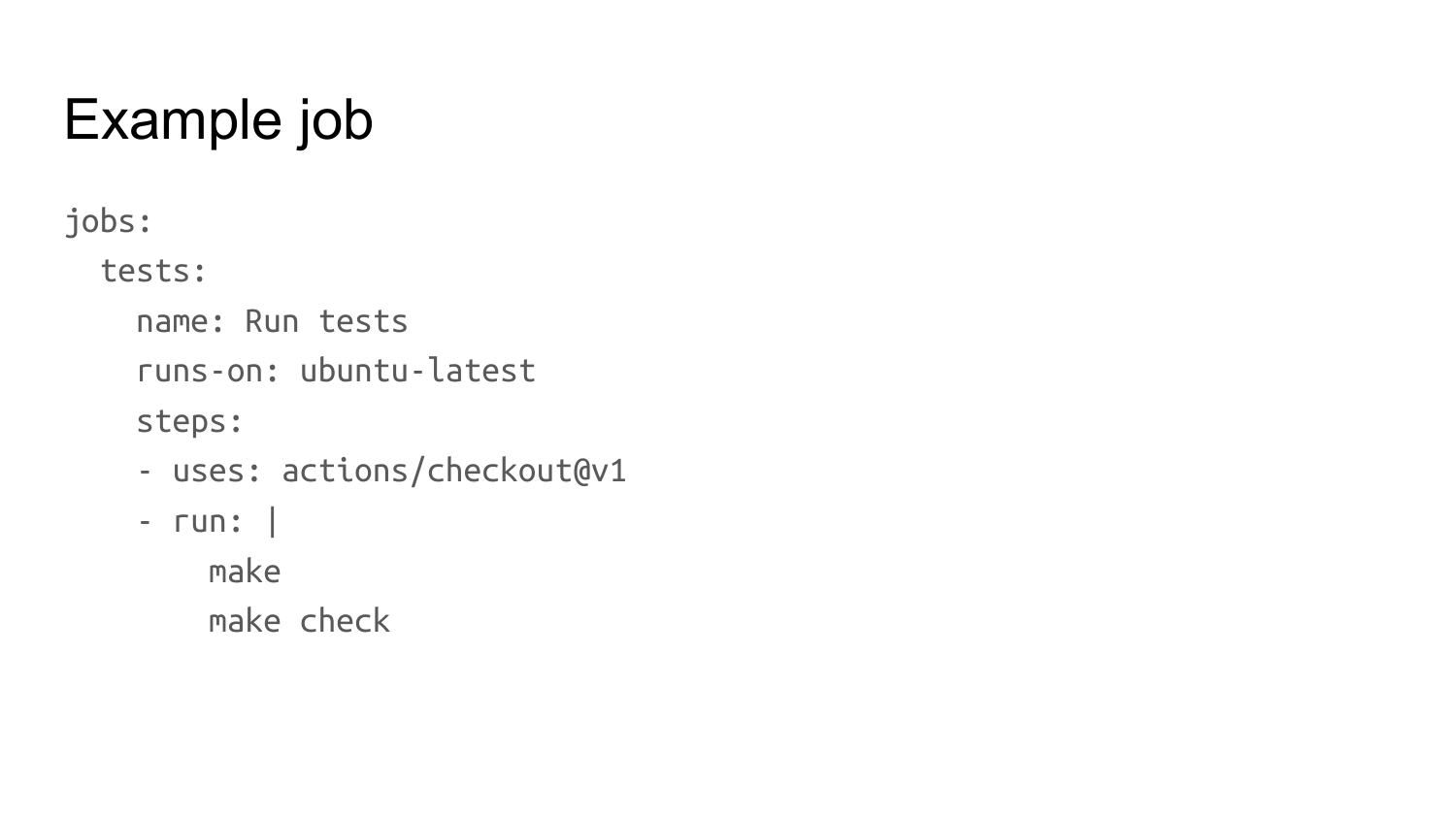#### **Matrix**

strategy: matrix: var1: [val1, val2, …] var2: [val1, val2, …]

Matrix variables can be substituted into other job configuration.

A copy of the job is made for the cartesian product of all variables values.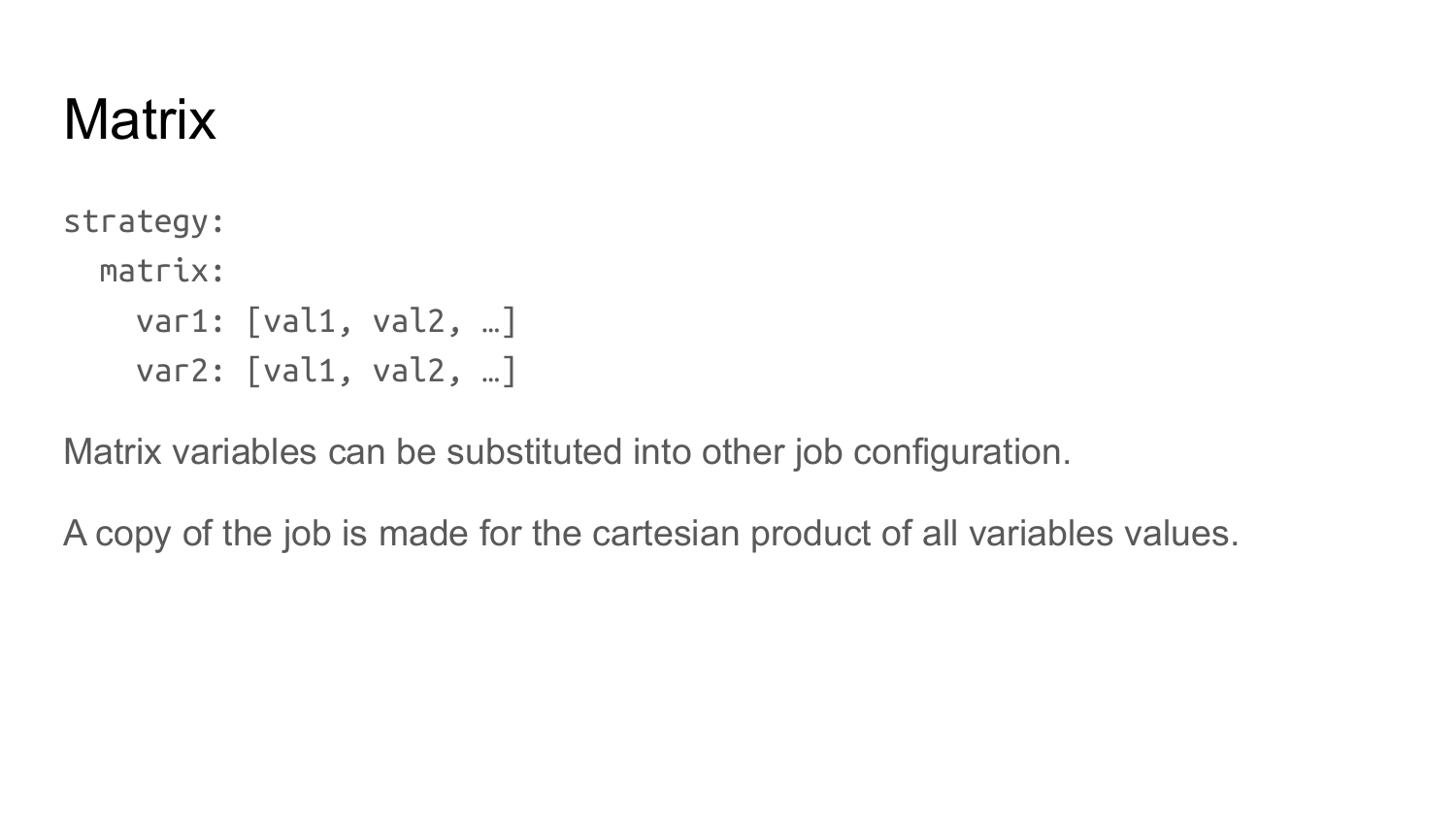## **Steps**

Each job consists of one or more steps

A step can run some shell commands:

- run: |
	- # commands go here

Or invoke an action:

- uses: username/repo@version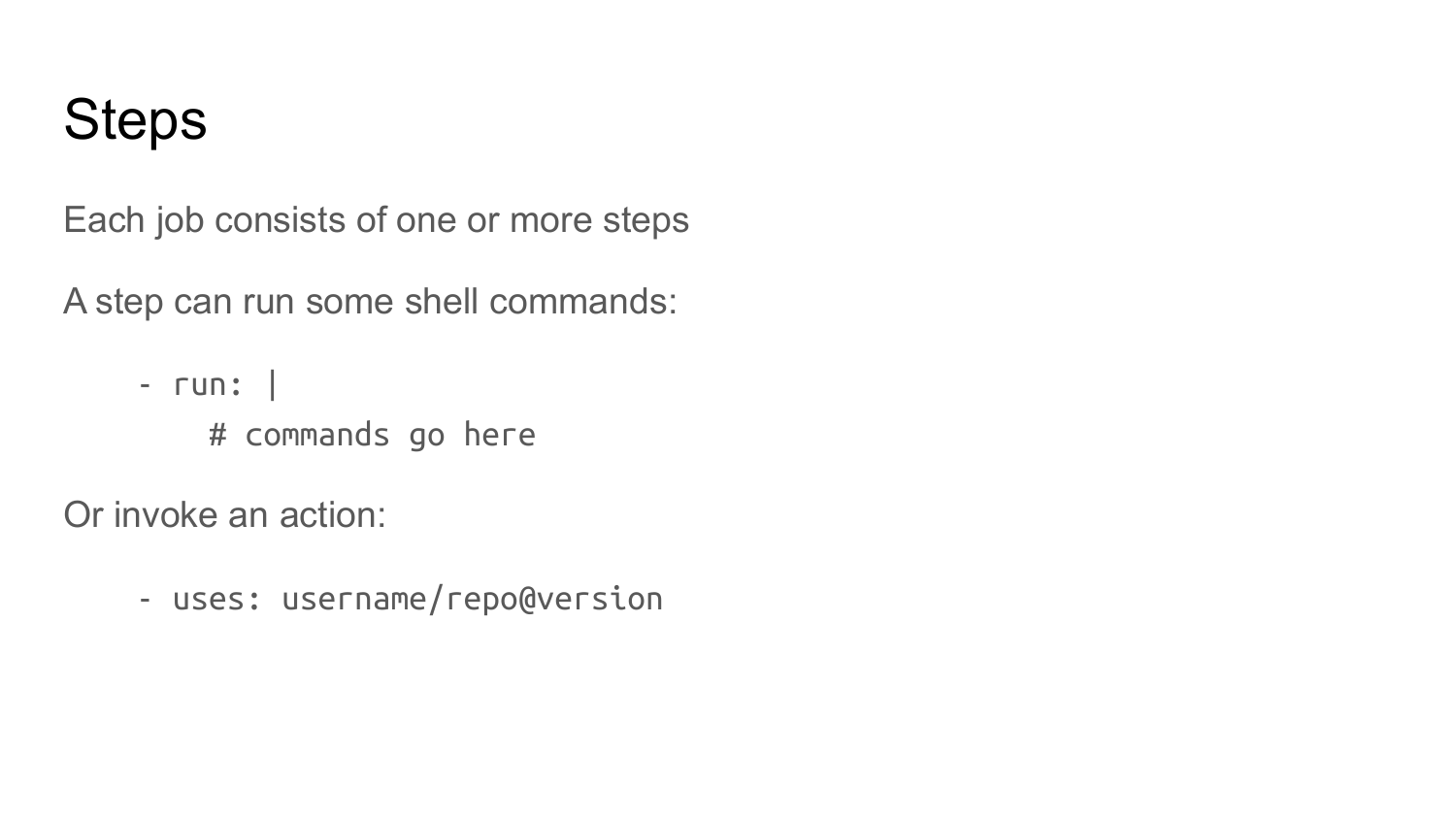#### Actions

Actions are convenient ways to include canned logic to your job.

Even basic functionality like checking out a repository is provided as an action.

Actions can have input parameters and generate outputs that can be used by later steps.

Actions can either be Node.js applications or Docker containers.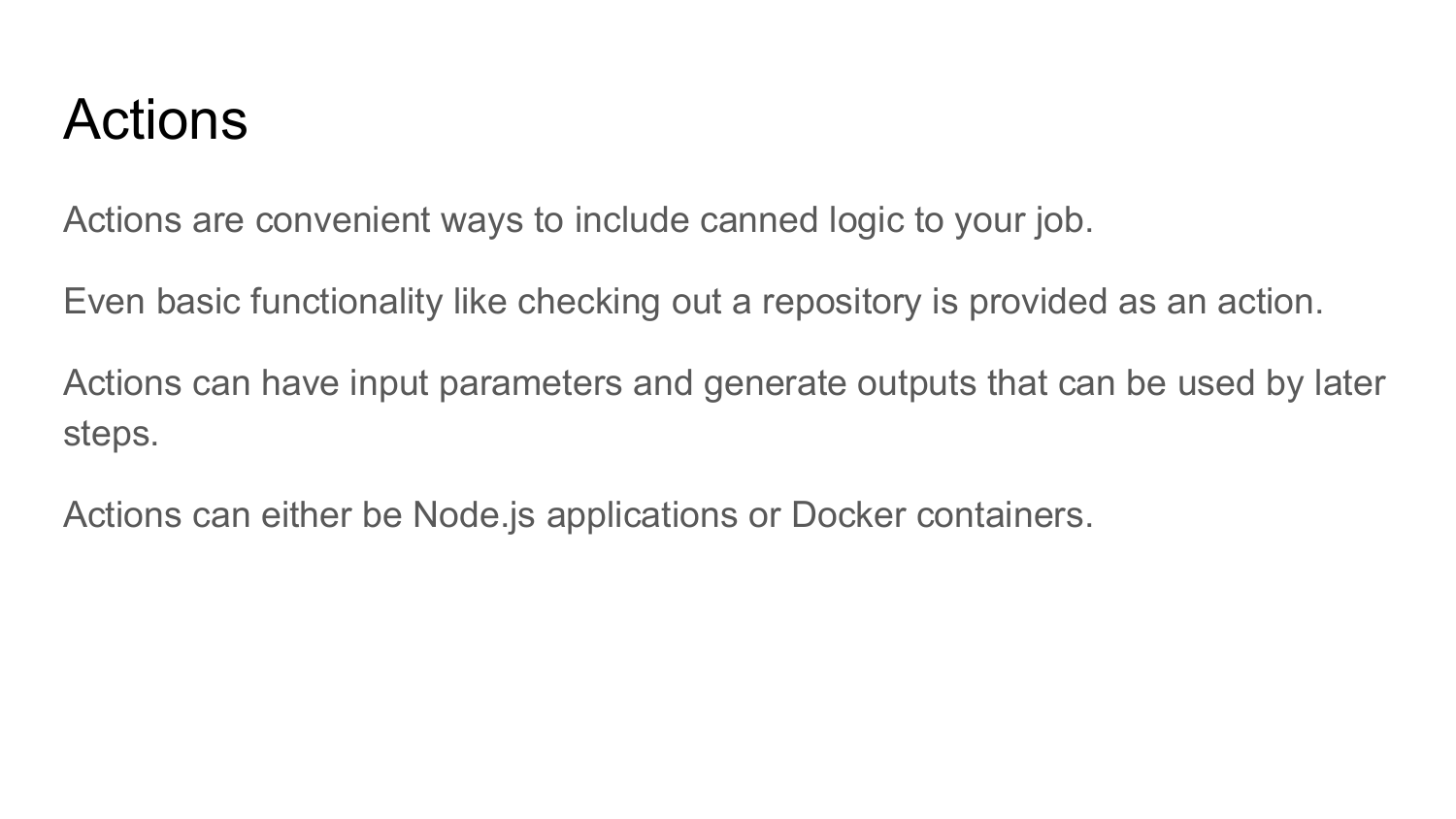## Github Provided Actions

Check out a Git repository:

- actions/checkout@v2

Upload or download artifacts:

- actions/upload-artifact@v2
- actions/download-artifact@v2

Cache data between runs:

- actions/cache@v2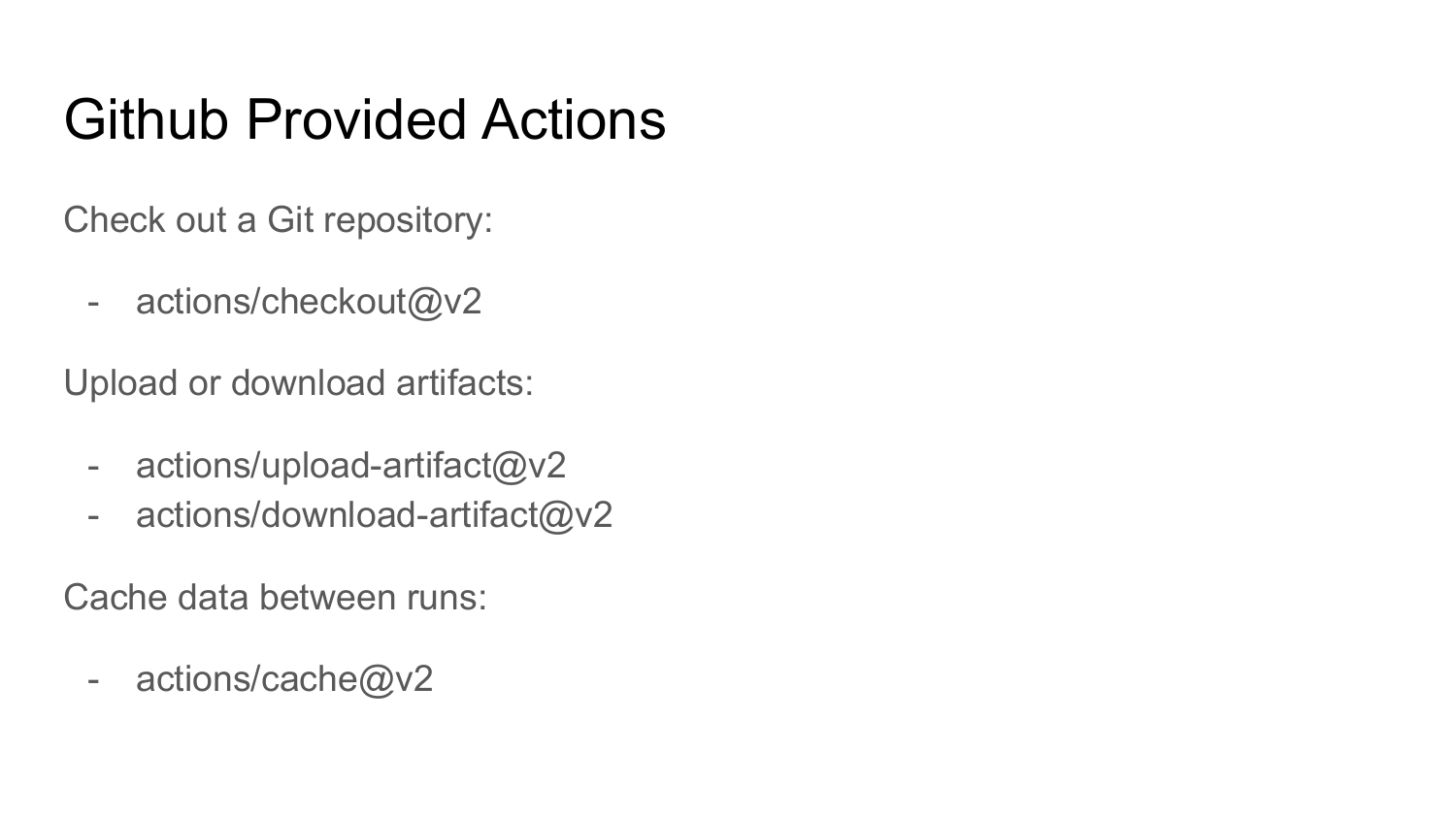# Github Provided Actions (2)

Install common tools:

- …

- actions/setup-go@v2
- actions/setup-node@v1
- actions/setup-python@v2

Manipulate issues or pull requests:

- actions/labeler@v2
- actions/stale@v3
- actions/first-interaction@v1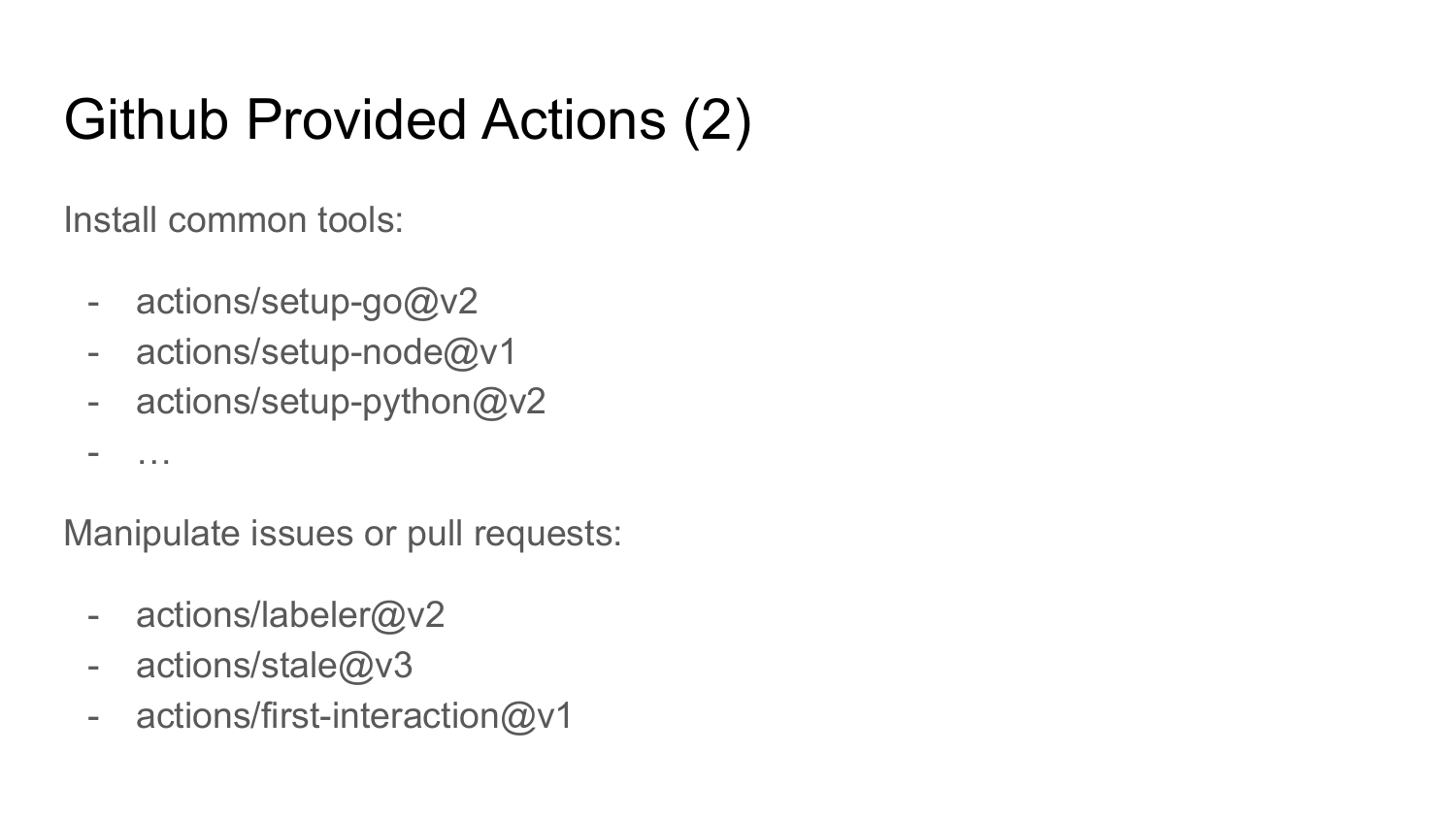# Github Provided Actions (3)

Make releases

- actions/create-release@v1
- actions/upload-release-asset@v1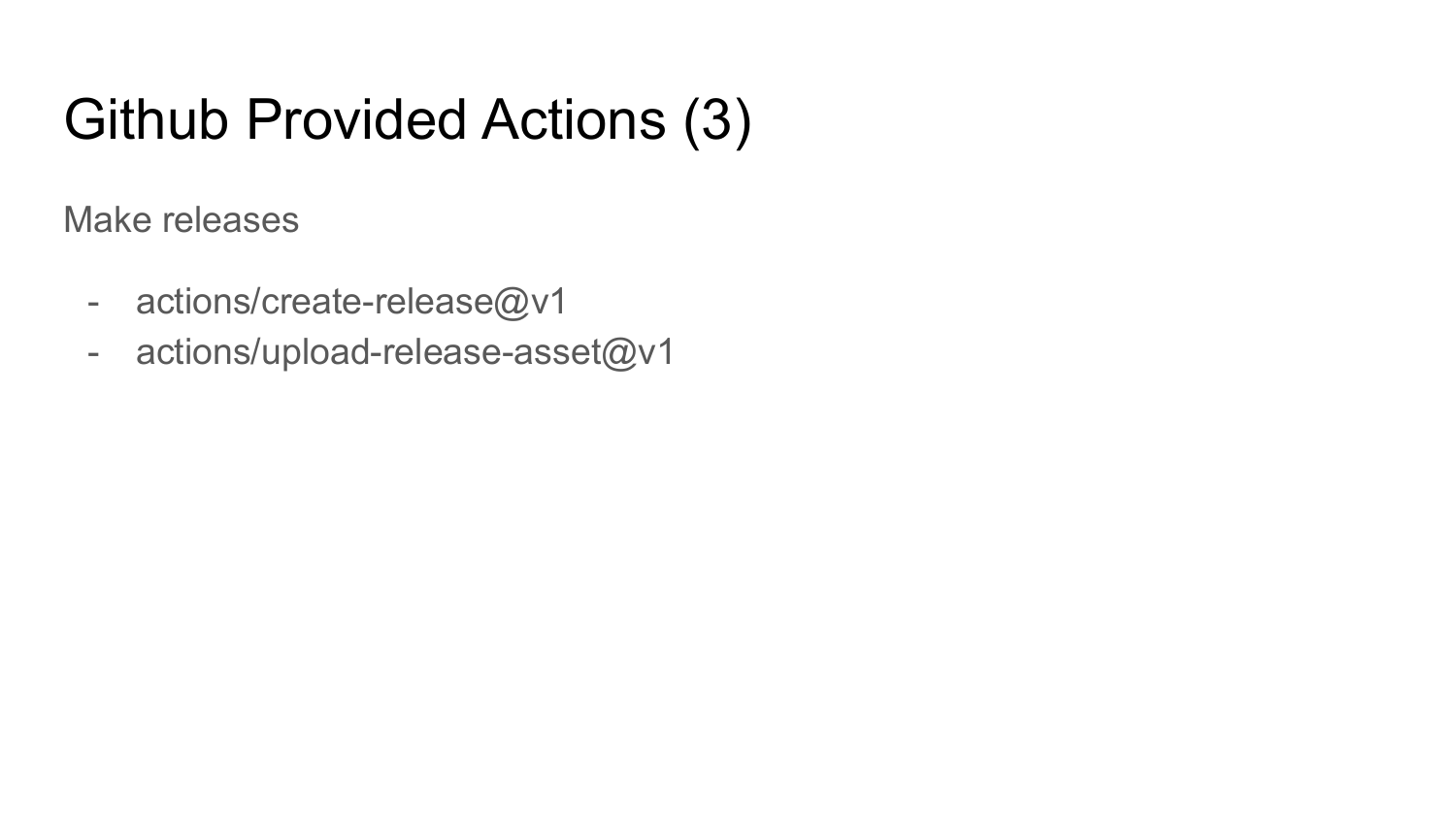# Writing Actions

Docker Actions:

- Write in any language: you provide your runtime in the container
- Only supports Linux runners
- Slower to set up

Node.js Actions

- Can run on Windows and MacOS runners too
- Runs directly on VM, without a container
- More efficient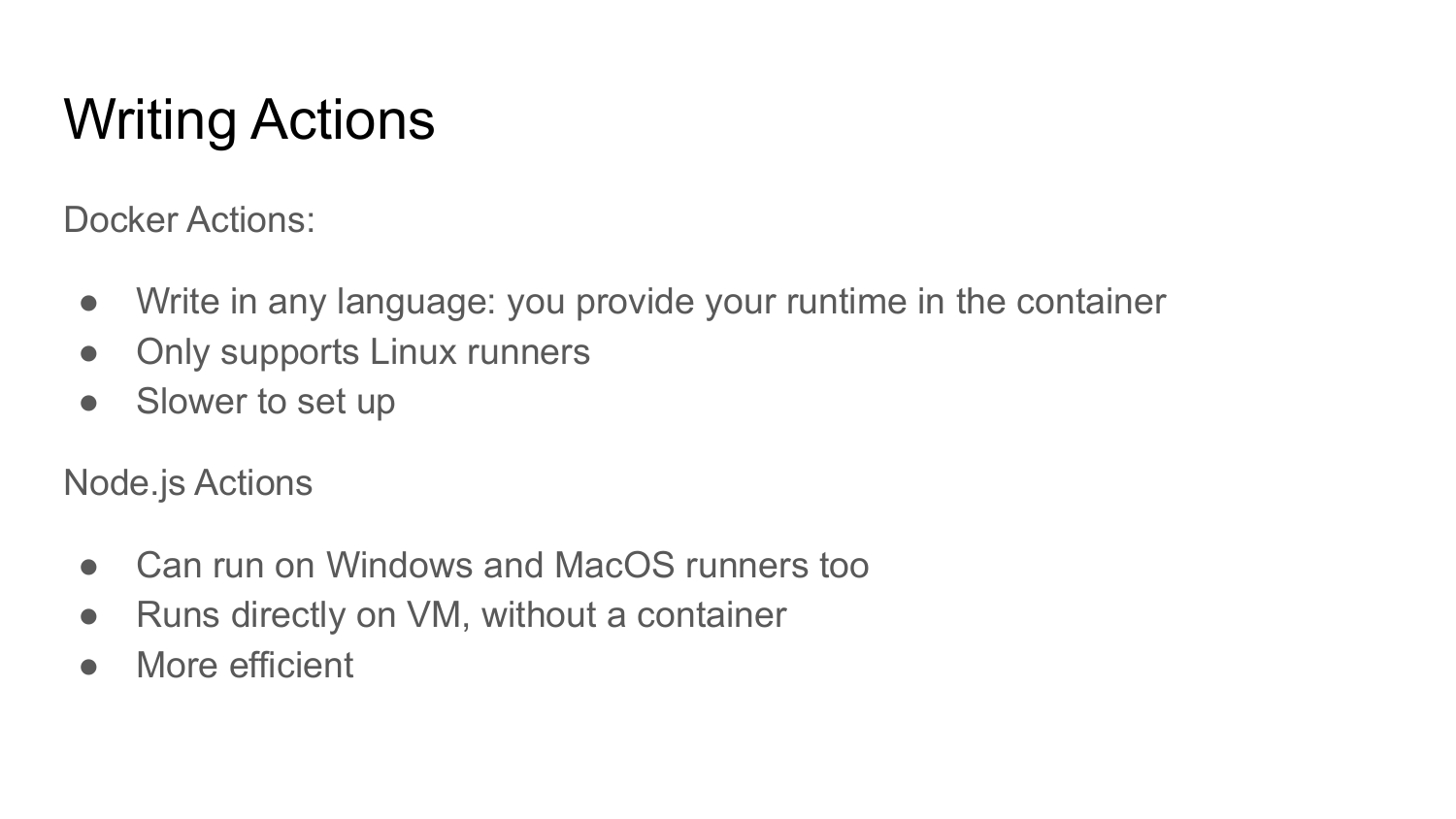## Possible Workflows

Categorise issues and pull requests:

- Use actions/labeler@v2 to label new pull requests based on what files they change.
- E.g. "docs" label for PRs changing files in the documentation directory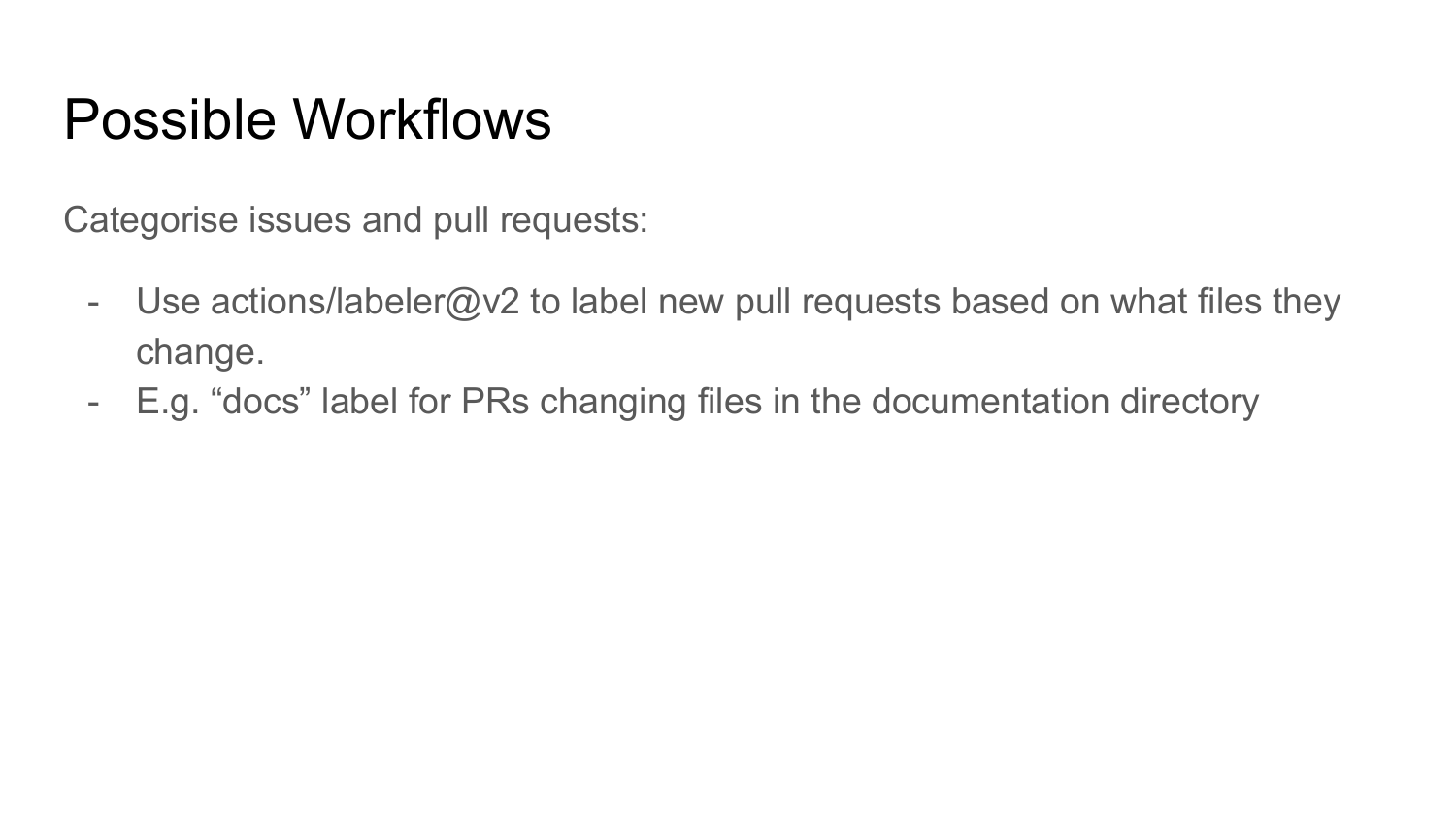# Possible Workflows (2)

Build a non Jekyll Github Pages website

- Trigger on pushes to master
- Checkout repo
- Build website
- Commit built version of website to "gh-pages" branch
- Push "gh-pages" branch back to Github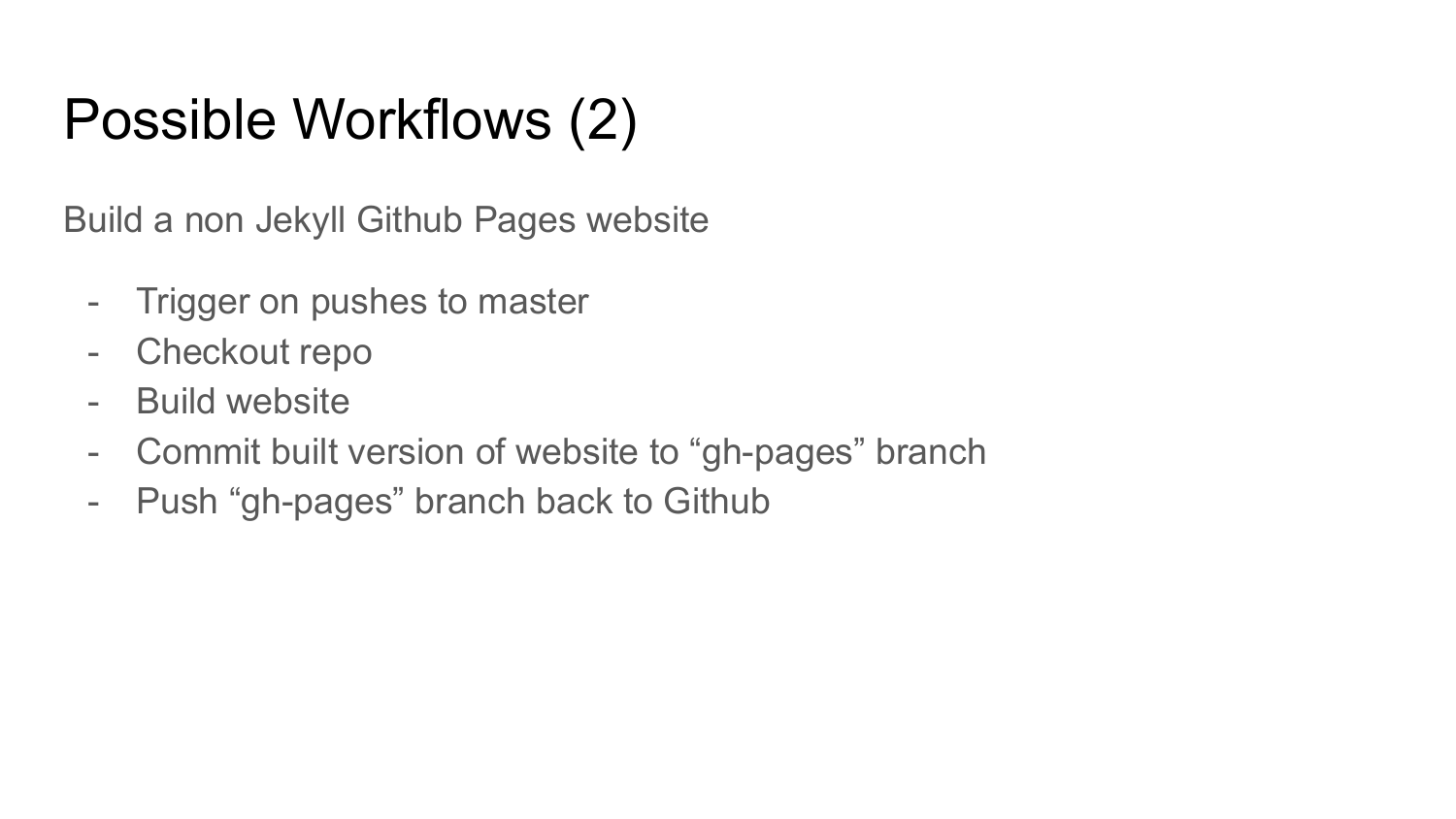# Possible Workflows (3)

Create a release on request

- Trigger via "workflow dispatch" with the version number as an input.
- Checkout repository, and tag HEAD with version number.
- Run tests
- Create packages
- Push version tag back to repository
- Publish release on Github and other services (e.g. PyPI)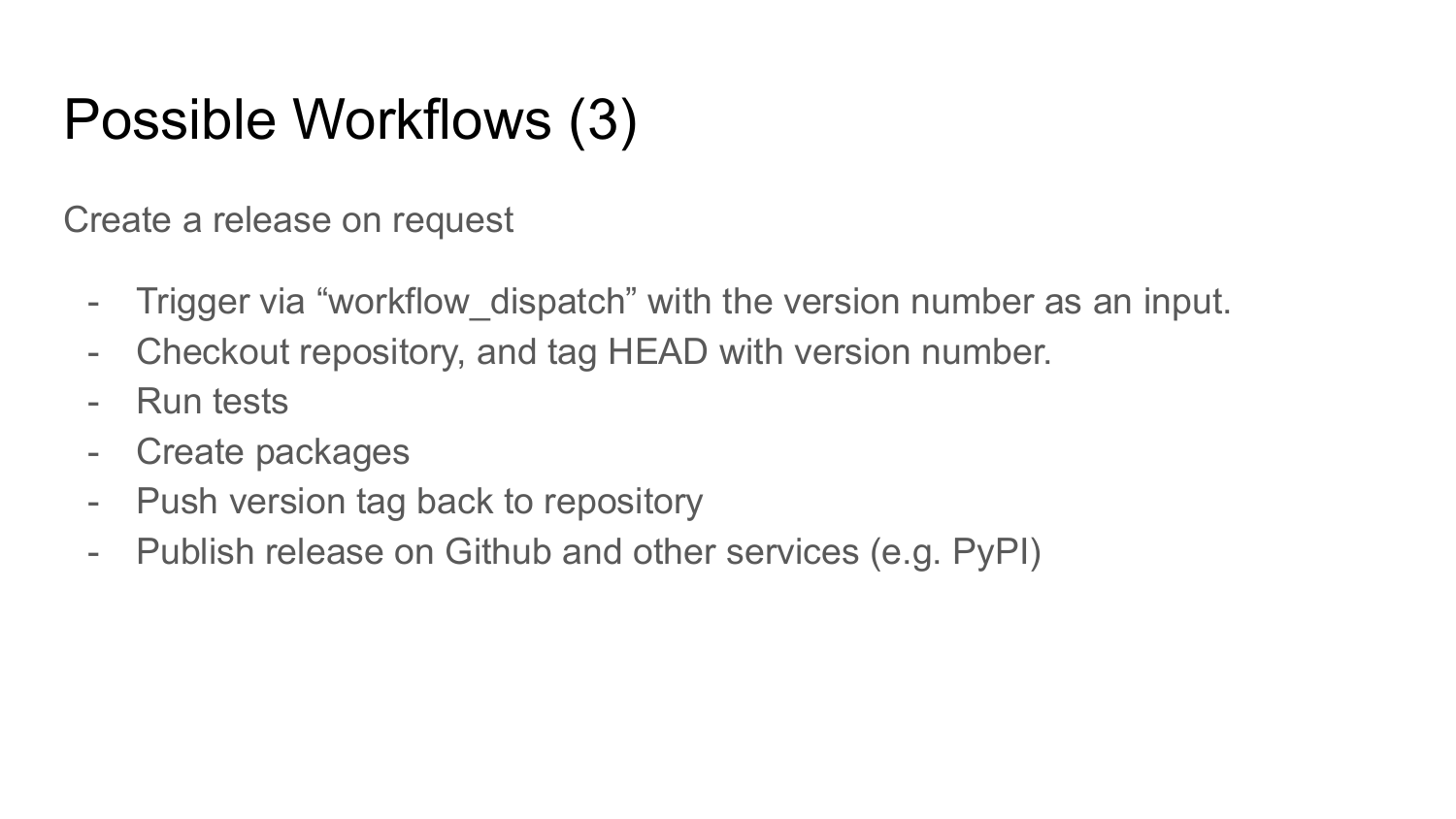# Possible Workflows (4)

Check for outdated dependencies

- Check out repository
- Check for new versions upstream
- Compare to what versions you are currently using
- Fail if dependencies are out of date

Alternatively:

- Update dependencies to match upstream and commit to new branch
- Create pull request to merge changes to master